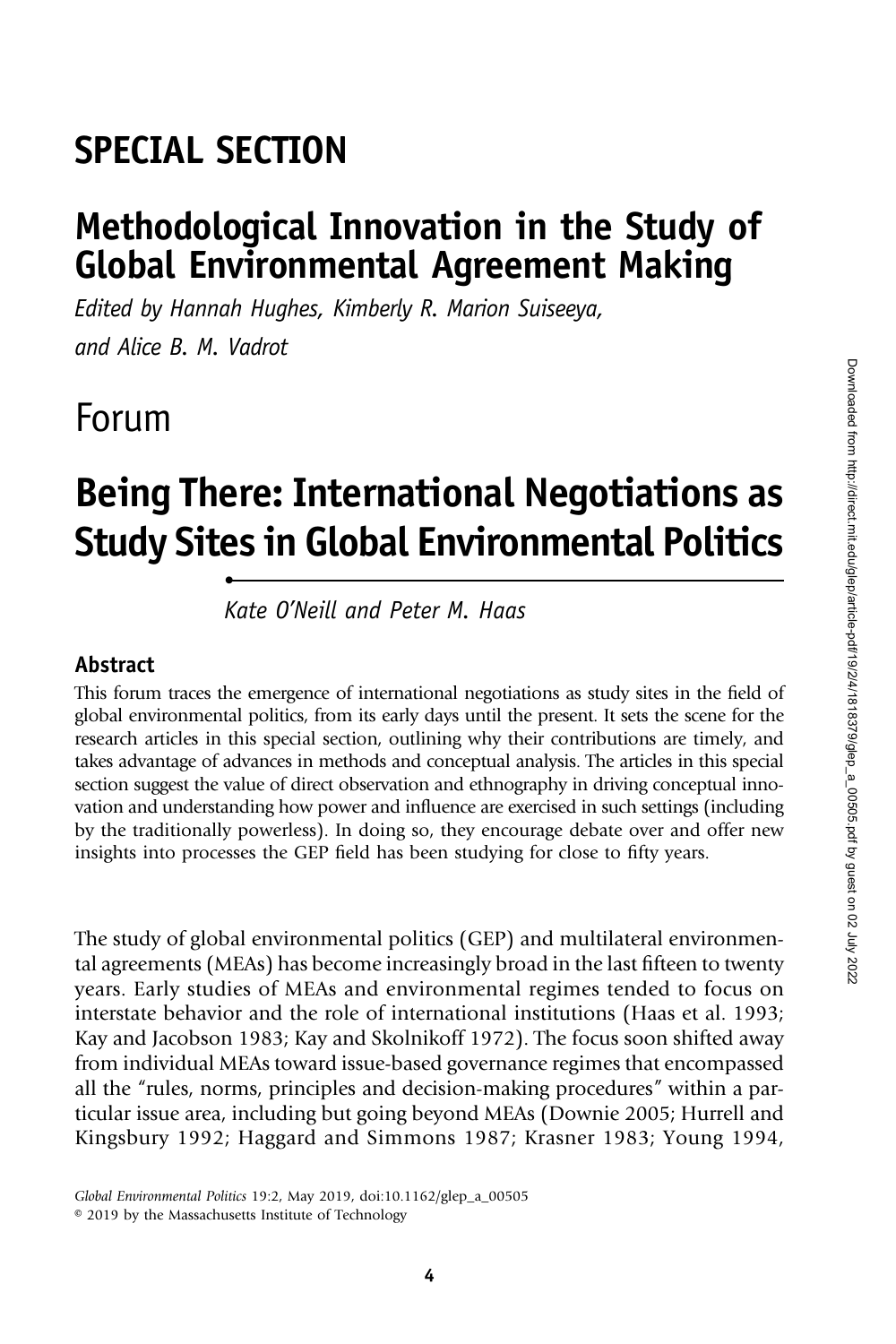among others). Authors quickly realized that regimes were institutional venues commanding analytic attention and that enabled nonstate actors to acquire and exercise influence (Haas 1989; Young 1991). Subsequent work focused on the effectiveness and impacts of international regimes and global environmental governance more generally (Bernauer 1995; Haas et al. 1993; O'Neill 2017, chapter 5), although this has fallen off in recent years (Andresen 2013). More recent scholarship has analyzed the shape and impacts of the participation by multiple actors, and by different groups of actors, in MEA negotiations, including nongovernmental organizations (NGOs), science and epistemic communities, international secretariats, and the private sector, in addition to the more traditional states and international organizations (Betsill and Corell 2008; Biermann and Siebenhüner 2009; Jinnah 2014; Kanie et al. 2014; Levy and Newell 2005; O'Neill 2017; O'Neill et al. 2004).

More recently, scholars have looked at MEAs as a system (Orsini et al. 2019). Some treat them as political contexts that shape the political opportunity space for actors (Alter and Meunier 2009; Biermann et al. 2009; Keohane and Victor 2011; Raustiala and Victor 2004), while others treat them as complex systems requiring distinctive modes of analysis (Kim and Mackey 2014; Orsini et al. 2013, 2019; Young 2017). These intriguing features of MEAs call for new approaches. Complexity calls us to focus on the understandings of the negotiators and participants in MEAs, to get a handle on their emergent properties and capacities to reproduce and/or strengthen regimes over time.

There has in recent years been a convergence of interest in the dynamics of summitry and their implications and in how individuals and organizations influence outcomes on the floor. Academics have become so numerous at international environmental negotiations that they now have their own category of NGO, the "RINGO" (research international NGO). These attendees are most likely there to advise on their area of expertise or to take advantage of a unique confluence of relevant actors to advance research on a specific topic. But some are there to study the actual negotiations, using multilateral environmental negotiations, and the interpersonal, intergroup dynamics at and around meetings as the sites and/or objects of research.

If we problematize international environmental negotiations and meetings as venues where regime actors update their own understandings, often through interactions with others, our attention is drawn to the techniques by which actors promote their interests and interact with others. Methods that have been presented to capture parts of this process include narratives and discourses (Alker 1996; Esguerra 2014), network analysis (Green 2013; Victor et al. 2018), and participatory-action research (Reitan and Gibson 2012). In addition, there are studies that draw on the indispensable work of the Earth Negotiations Bulletin team (Chasek and Wagner 2012)—and firsthand accounts of lead diplomats and administrators (Benedick 2007; Tolba 1992). Others have examined the importance of theater in international negotiations (Death 2011) and of summit fatigue (VanDeveer 2003).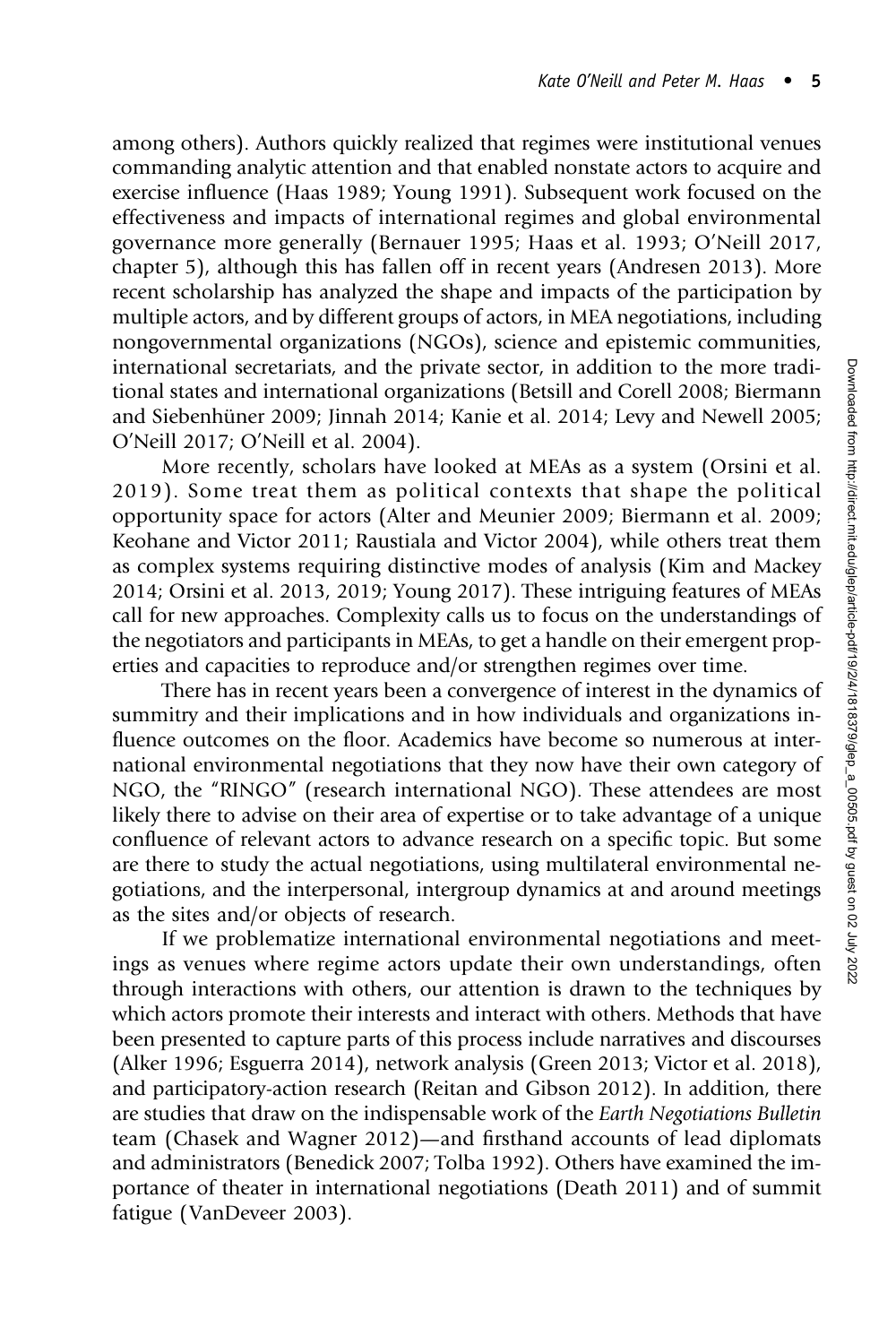The pieces in this special section shed light on the process by which marginalized groups seek to exercise influence in large conference settings. Specifically, they add to this literature by circumventing a focus on interstate dynamics, drawing our attention instead to the "powerless" and to new forms of interaction, contention, and "moments of influence" (Witter et al. 2015). In this, they echo early critical literatures in the field (e.g., Conca 2005, 2006; see also the essays in Lipschutz and Conca 1993; Wapner 2003; Martello 2001) and conceptual writings about the multiple dimensions or faces of power (Barnett and Duvall 2005; Gaventa 1980; Lukes 1974; Wrong 1988).

In 2014, a special issue of this journal was devoted to collaborative event ethnography (CEE) at the 10th Conference of the Parties (COP) of the Convention on Biological Diversity, held in Nagoya in  $2010<sup>1</sup>$  CEE deploys large teams of researchers at international meetings to observe submeetings, side events, hallway interactions, and so on, to build collective ethnographic accounts of, for example, roles of specific actors or the diffusion of specific norms or ideas across the conference (Campbell et al. 2014).

Many existing accounts do not engage with making the invisible or intangible aspects of negotiations visible, such as observing interpersonal interactions at meetings within a global environmental COP or in the hallways, aiming to capture the subtler dynamics of these particular diplomatic processes and the ways many more actors than originally assumed fit into the process. The CEE project was an exception, although the sheer size of its team and the ground it needed to cover made it hard to raise funding needed for ongoing attendance at that scale. Another challenge is simply the sheer number of meetings and processes at the sub-COP level. Important decisions happen everywhere, but now we are starting to have means to make sense of the why, who, and how, not just in this collection but in ongoing work by other scholars.

The four articles in this special section offer very different insights into these questions, while maintaining MEA negotiations as their study site. All seek to make conceptual innovations: identifying and tracking weighted concepts and deliberative ecologies, reconceptualizing influence to make Indigenous Peoples' power visible, and taking feminist intersectional approaches to CEE. In this regard, all of the articles are attempting to challenge and unpack the power embedded in research to shape what comes into view and what scholars perceive as more or less important.

The articles by Hughes and Vadrot and by Suiseeya and Zanotti in this section present results derived from time spent observing meetings on site. Hughes and Vadrot's article focuses on interactions in one room (metaphorically) at a meeting of the Intergovernmental Science-Policy Platform on Biodiversity and Ecosystems Services. This "single-room" approach allows them to anchor what

<sup>1.</sup> Lisa Campbell, Noella Gray, and Catherine Corson, eds. Studying Global Environmental Meetings to Understand Global Environmental Governance: Collaborative Event Ethnography at the Tenth Conference of the Parties to the Convention on Biological Diversity, Special Issue, Global Environmental Politics 14 (3), 2014.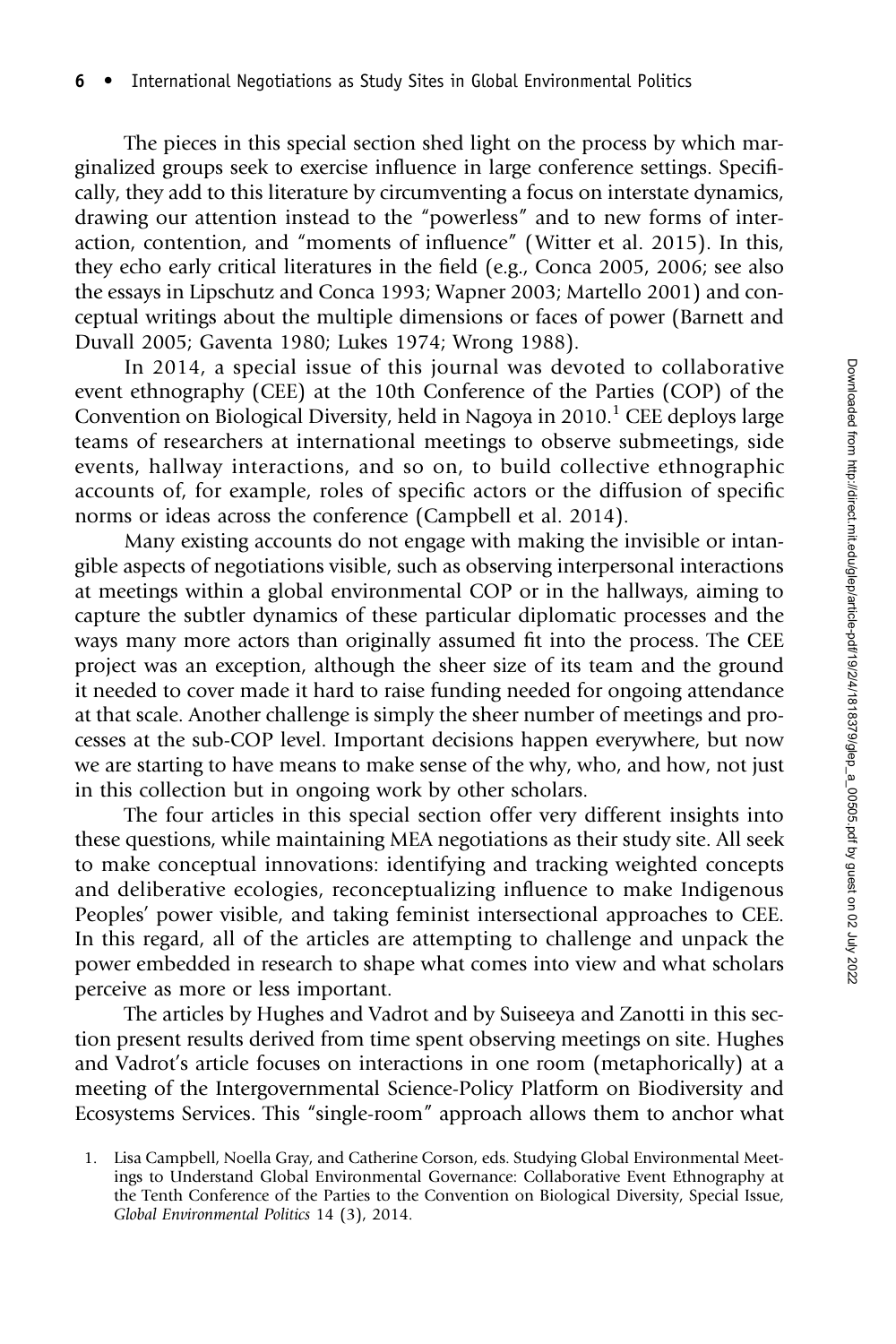might otherwise be too diffuse an analysis of a weighted concept's take-up and the contestation around it. Suiseeya and Zanotti's article travels through COP 21 of the United Nations Framework Convention on Climate Change (UNFCCC) (held in Paris 2015), accompanying Indigenous Peoples' representatives and following social media and other external interactions.

Pickering's article zooms out and observes MEA negotiations as an interlocking set of systems, viewed holistically. Paterson's article sees the sites of negotiations as an opportunity for harvesting network data to more fully describe that networked politics involved in international negotiations and provide richer explanatory accounts.

#### Why Now?

One of the questions that emerges from these papers is, why now? Why is this a propitious time in general to pay attention to research design and methodological approaches and to new (or newly popular) sites of research (O'Neill et al. 2013)? There are three sets of answers to this question.

First, the nature of large-scale conferences has attracted more attention from researchers, particularly in the environmental area, starting with the huge numbers of nonstate actor participants at the 1992 Earth Summit. Something about the current shape and structure of COPs and related meetings—their dynamism and the density and diversity of actors in attendance—transcends their direct objectives and allows them to become venues for much broader fields of inquiry within a brief and intense time frame of two weeks or less. This is particularly true of the "mega"-conferences and negotiating processes—the UNFCCC, the Convention on Biological Diversity, and summits such as Rio +20. These negotiations now attract opportunities to leverage broader, more diverse and subtler forms of influence and create new interactions or alliances (Suiseeya and Zanotti, on Indigenous Peoples' organizations at COP 21).

While attention to conference diplomacy had been highlighted since 1968 (Haas 2002; Kaufmann 1968) and had been a feature of the research on UN Conference on humans and the Environment (UNCHE), held in Stockholm, Sweden in 1972 (Ivanova 2010), attention has mounted given the ease of access to megaconferences, their increased frequency in the environmental realm, and the emergence of civil society "parallel summits" at UNCED 1992 and beyond. At the individual regime level, the proliferation of types of actors as represented by the alphabet soup of official UN Observer designations (O'Neill 2019) also highlighted the diversity of voices present. The differences between regimes in this respect raise fascinating but understudied research questions (with a few exceptions, e.g., Jinnah 2014).

Second, recent years have seen a transdisciplinary turn in GEP that has encompassed the interpretive social sciences and humanities as well as more work that looks to integrate ecology and conservation sciences. The field of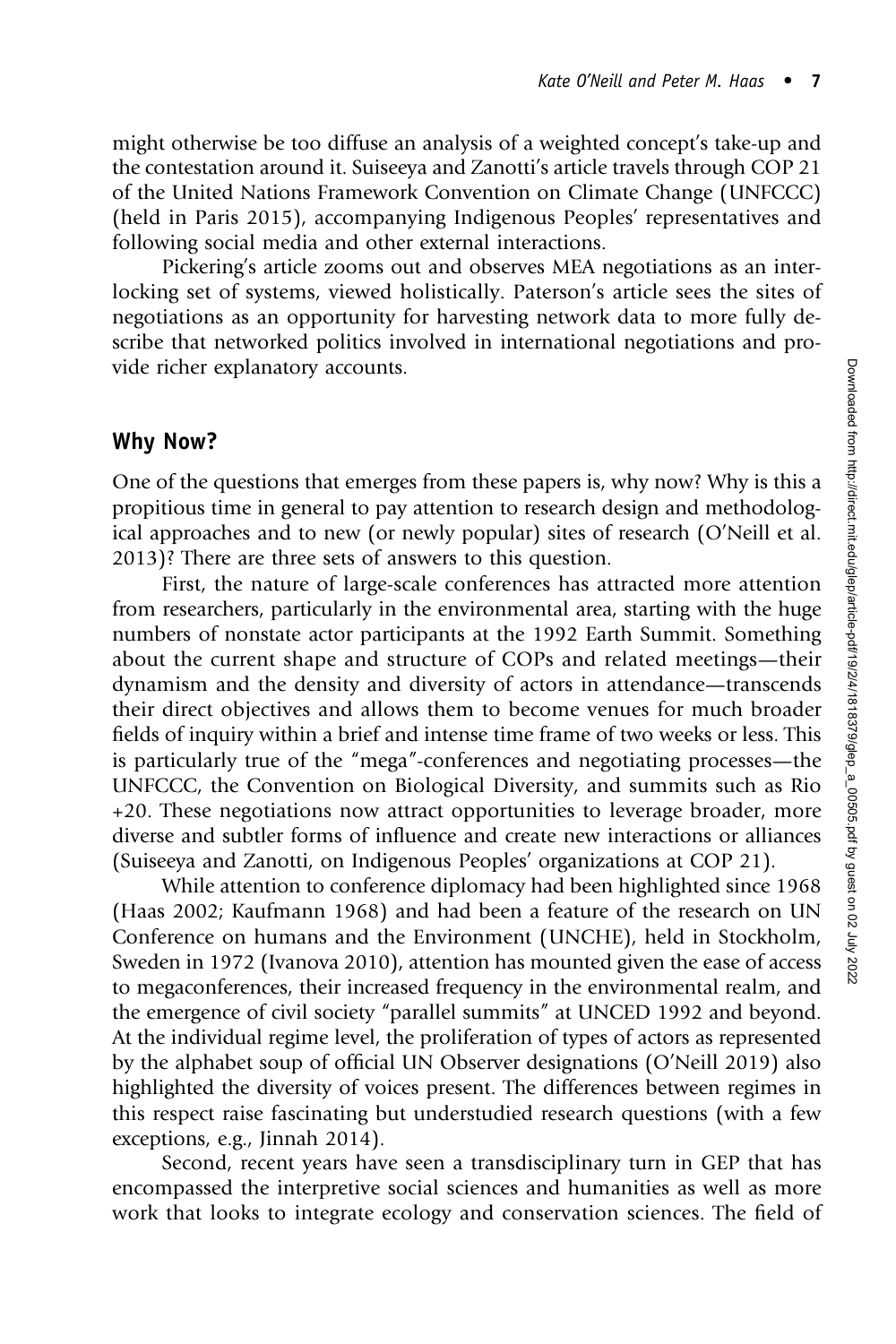international relations (IR) more generally has become more open to interpretive techniques imported from the humanities, although often treated as an additional way of adding granular appreciation of causal mechanisms in multimethods research. Scholars who are trained in and willing to deploy ethnography—such as the CEE group (but maybe others)—have pushed approaches that take observing and drawing inferences from human interactions seriously, even if the time frame is two weeks rather than months to years. Observing and documenting a moment of unanticipated crisis in what looked like routine discussions over a document related to biodiversity and culture becomes an opportunity to deploy insights from Bourdieu's sociological theory. What others might identify as linguistic or discourse analysis, along with that of body language and expression, would not be possible to conduct without the actual presence of researchers (Hughes and Vadrot). This is something trained journalists can do, but the connection to theory, such as observing and explaining the real-world trajectory of a concept, such as biocultural diversity, means new scholarly contributions can go further toward informing understandings of global political outcomes.

This turn has also fostered inclusion of the marginalized—e.g., Indigenous Peoples—in studies of international politics and integration of vertical scale into analysis, from local to global (Suiseeya and Zanotti). Similarly, multi-sited ethnography (and fieldwork) that takes the global seriously has become more common in geography and political ecology (Bair 2005). Social-ecological systems scholarship (Ostrom and Cox 2010) has opened the doors for new variants on systems theory (Pickering). Related to this point are the insights into the political strategies and techniques available to groups traditionally regarded as weak and the role of contingency in deploying influence in large, complex institutional settings (Barnett and Duvall 2005; Katzenstein and Seybert 2018).

By leveraging the use of symbols and coordinating pressure in multiple physical locales, Indigenous Groups successfully put respect for human rights into the Paris Agreement preamble. In the case of biodiversity, Indigenous Groups followed similar campaign strategies. In biodiversity, we also see the residual effect of decisions about organizing concepts that were used to frame deliberations. Such analysis not only describes the ways in which traditionally marginalized groups seek to influence discussions but also helps identify tactics and techniques not often associated with specific negotiated outcomes.

Third, we are witnessing innovations in terms of available methodological tools and technologies (O'Neill et al. 2017). Online tools and applications enable more sophisticated network analysis and visualizations. There is more emphasis on collaborative research—and fieldwork—in qualitative GEP. The very size and complexity of the negotiations themselves require collaborative work: listening to or watching sessions, coordinating findings and notes, adapting as they go, and compressing a year's work of ethnographic fieldwork into two short weeks. There is more openness on the part of qualitative (social science)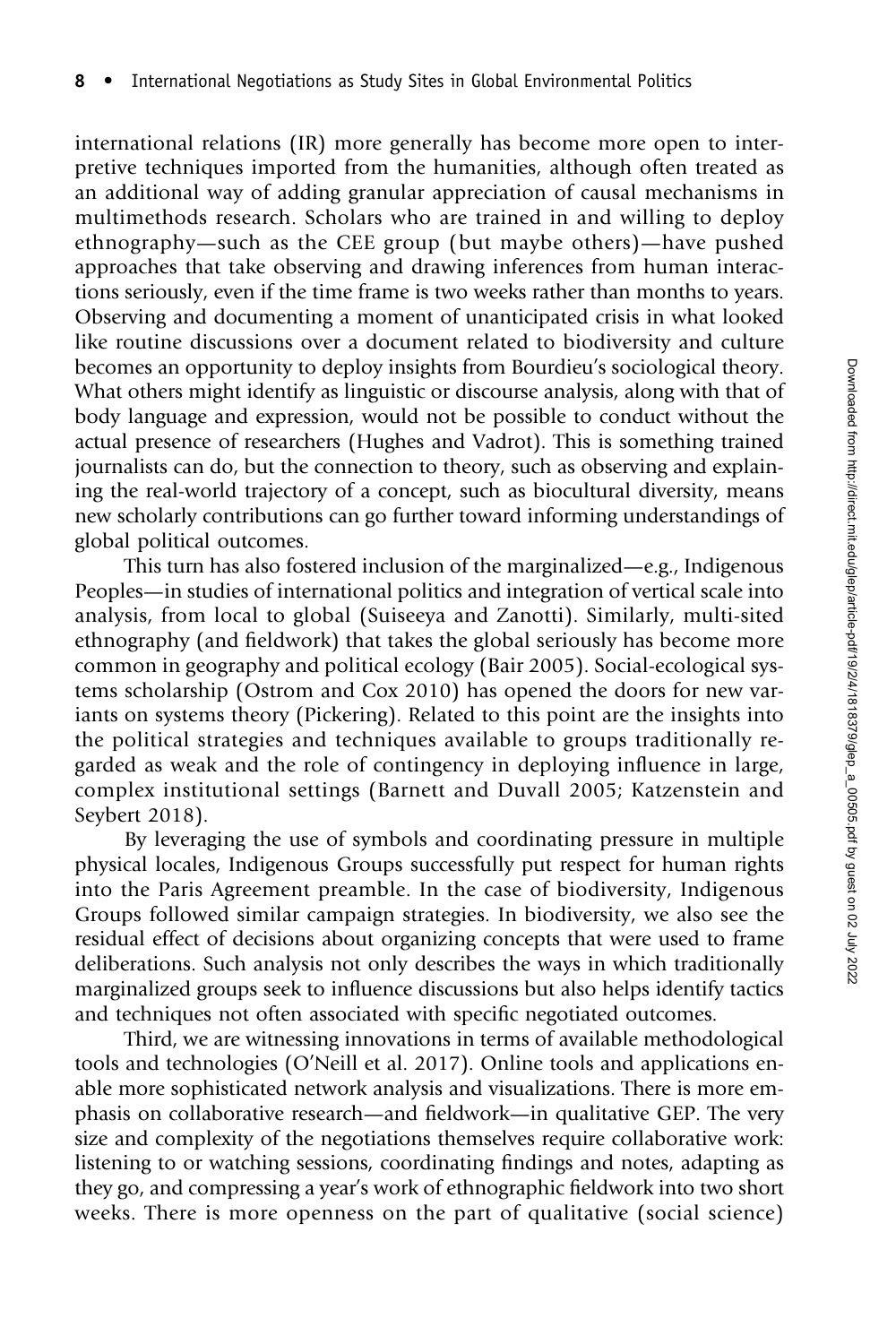scholars to adopt these approaches and tools and to grapple with "big data" and transdisciplinary communication.

The following four articles deploy a wealth of methods: process tracing, network analysis, ethnography, discourse analysis, linguistic analysis, systems theory, and visualization. This diversity reflects the need for multiple tools and frameworks to meet the challenges of today's environmental problems. While the methods selected by these authors are not, in and of themselves, new, they draw on a range of approaches that have rarely been applied in GEP and/or IR theory. The methods also reveal surprising outcomes and help to account for the thorough interpretive and explanatory mechanisms. For instance, we see the appearance of principles proposed by Indigenous People organizations in the preamble to the Paris Agreement, which expressly embraces human rights goals. The authors provide direct evidence of network linkages rather than ascribing them or inferring them from evidence from organizational charts and participation lists. This provides greater insight into group dynamics than black boxing them in discussions of outcomes and correlating them with hypothesized independent variables. In addition, we see the path-dependent effects of consolidated ideas in regime negotiations. This combination, along with these three "why now" factors, underlies why this symposium makes strides forward in ways of addressing global environmental problems, which could only be done by working at and within environmental negotiations.

#### Contributions, and Moving Forward

It is helpful to locate this enterprise in the broader context of GEP and IR. While we commonly recognize that actual negotiations are rife with multiple actors, have unclear and shifting interests, and are subject to contingency, conventional approaches still aspire to explaining outcomes. The following articles come from more interpretive roots and are focused on understanding and describing the processes of negotiation. They offer a granular focus on those who wield influence, and how.

The authors in this collection suggest the utility of applying unconventional methods as a way of revealing previously invisible actors and structures and allowing for conceptual innovation and diffusion. The studies are grounded in familiar venues for many GEP scholars—the meeting halls and corridors of international environmental meetings—but focus attention on dynamics and marginalized groups often neglected by mainstream approaches and research designs that privilege the powerful actors in the international system. Such calls are echoed in the broader field of IR theory. For instance, a small but recent literature in IR on ethnography (e.g., Brigden 2016; Montsion 2018; Sabaratnam 2017) builds on its earlier emergence and use in feminist IR theory (Vrasti 2008).

Three factors could help push such approaches further in terms of influencing GEP scholarship and entering into conversation with IR theory, factors that counter common critiques of such approaches. The first is to stress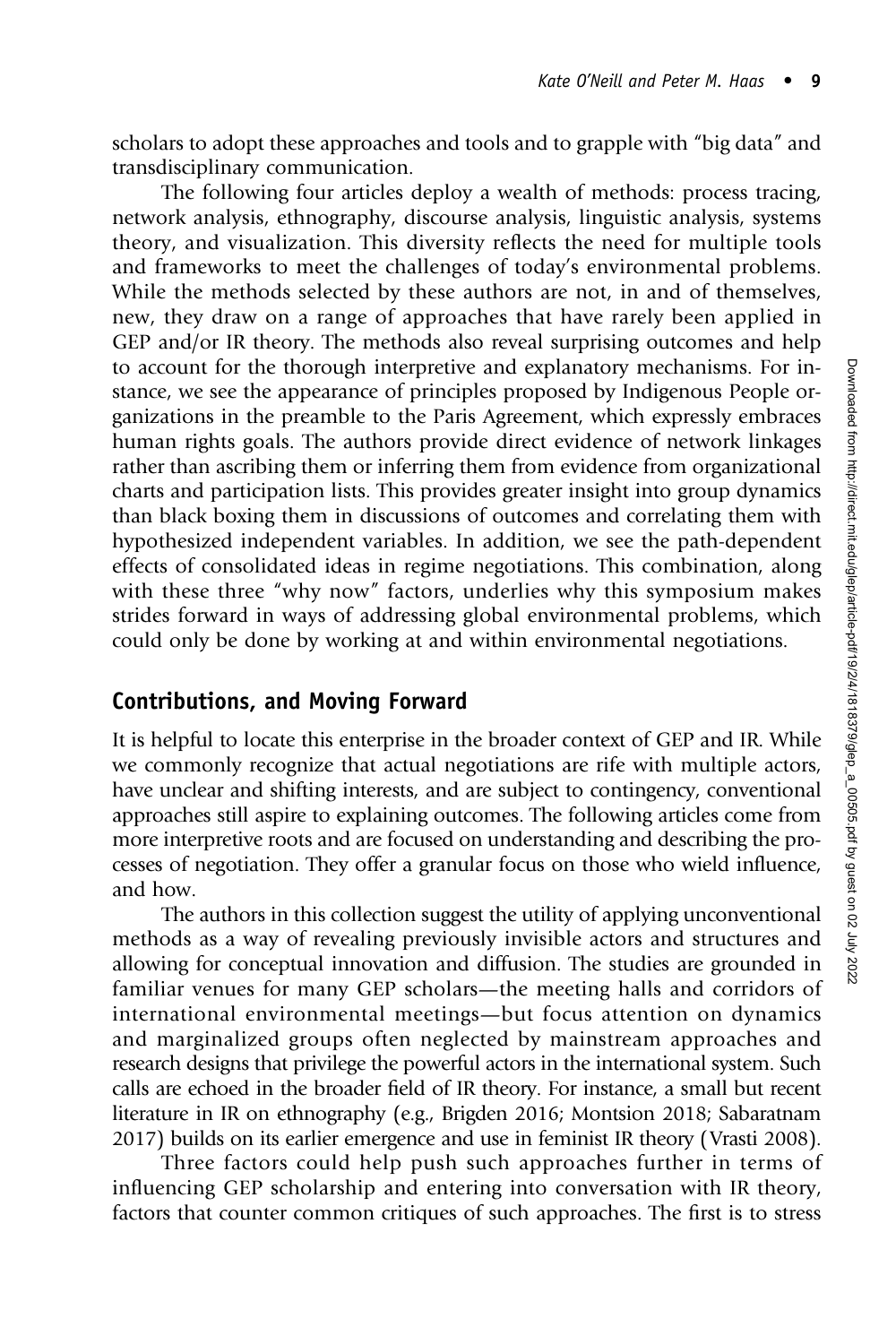the value added of new, different, or unconventional methods. For example, how do ethnographic approaches provide additional insight compared with, say, participant observation? The second is contingency. In a discipline becoming more obsessed with generalizability and predictive theory, how does one address their critiques that humanities approaches may stress events that are singular, or relationships—networks—that may be fleeting, and depend on the individuals within them. A third is highlighting politics, indeed, engaging with "old school" arguments and hypotheses about GEP and the dynamics of negotiations. How would one weigh competing hypotheses about the sources of collective agreement on bargaining texts: by the weighted concepts themselves or the power of the parties promoting those concepts?

The articles in this special section suggest the value of direct observation and ethnography in driving conceptual innovation and understanding how power and influence are exercised in such settings. In doing so, they encourage debate over and new insight into processes the GEP field has been studying for close on fifty years.

Kate O'Neill is an associate professor in the Department of Environmental Science, Policy, and Management at the University of California, Berkeley.

Peter M. Haas is a professor in the Department of Political Science at the University of Massachusetts Amherst.

#### References

- Alker, Hayward R. 1996. Rediscoveries and Reformulations: Humanistic Methodologies for International Studies. Cambridge, UK: Cambridge University Press.
- Alter, Karen J., and Sophie Meunier. 2009. The Politics of International Regime Complexity. Perspectives on Politics 7 (1): 13–24.
- Andresen, Steinar. 2013. International Regime Effectiveness. In The Handbook of Global Climate and Environmental Policy, edited by Robert Falkner. London, UK: John Wiley.
- Bair, Jennifer. 2005. Global Capitalism and Commodity Chains: Looking Back, Going Forward. Competition and Change 9 (2): 153–180.
- Barnett, Michael, and Raymond Duvall. 2005. Power in International Politics. International Organization 59: 39–75.
- Benedick, Richard E. 2007. Science, Diplomacy and the Montreal Protocol. In Encyclopedia of Earth, edited by Cutler J. Cleveland. Washington, DC: Environmental Information Coalition, National Council for Science and the Environment.
- Bernauer, Thomas. 1995. The Effect of International Environmental Institutions: How We Might Learn More. International Organization 49 (2): 351–377.
- Betsill, Michele M., and Elisabeth Corell, eds. 2008. NGO Diplomacy: The Influence of Nongovernmental Organizations in International Environmental Negotiations. Cambridge, MA: MIT Press.
- Biermann, Frank, and Bernd Siebenhüner, eds. 2009. Managers of Global Change: The Influence of International Environmental Bureaucracies. Cambridge, MA: MIT Press.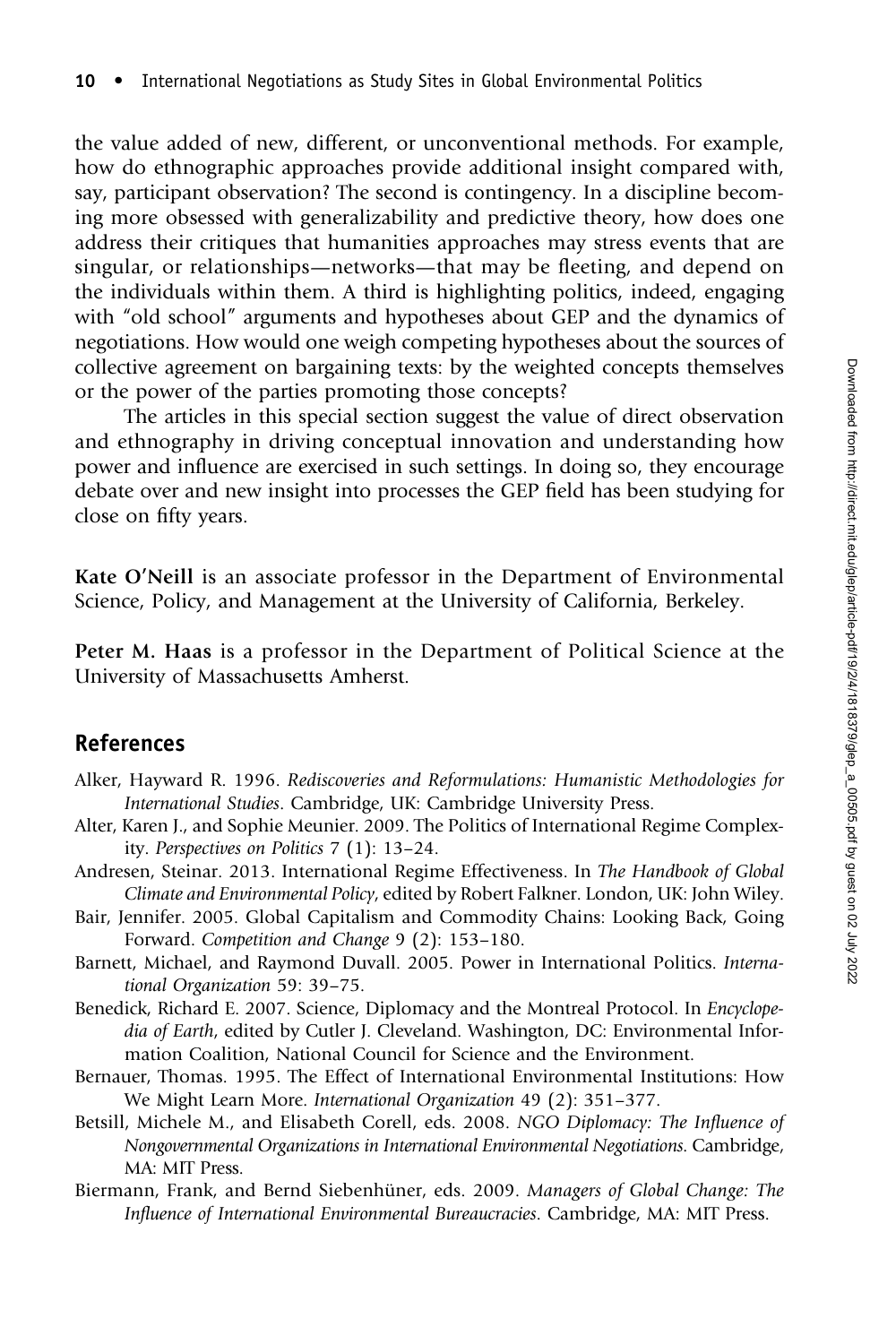- Biermann, Frank, Philipp Pattberg, Harro van Asselt, and Fariborz Zelli. 2009. The Fragmentation of Global Governance Architectures: A Framework for Analysis. Global Environmental Politics 9 (4): 14–40.
- Brigden, Noelle K. 2016. Improvised Transnationalism: Clandestine Migration at the Border of Anthropology and International Relations. International Studies Quarterly 2 (1): 434–354.
- Campbell, Lisa, Catherine Corson, Noella J. Gray, Kenneth I. MacDonald, and J. Peter Brosius. 2014. Studying Global Environmental Meetings to Understand Global Environmental Governance: Collaborative Event Ethnography at the Tenth Conference of the Parties to the Convention on Biological Diversity. Global Environmental Politics 14 (3): 1–20.
- Chasek, Pamela S., and Lynn M. Wagner, eds. 2012. The Roads from Rio: Lessons Learned from Twenty Years of Multilateral Environmental Negotiations. New York, NY: Routledge.
- Conca, Ken. 2005. Environmental Governance after Johannesburg: From Stalled Legalization to Environmental Human Rights? Journal of International Law and International Relations 1 (1–2): 121–138.
- Conca, Ken. 2006. Governing Water: Contentious Transnational Politics and Global Institution Building. Cambridge, MA: MIT Press.
- Death, Carl. 2011. Summit Theatre: Exemplary Governmentality and Environmental Diplomacy in Johannesburg and Copenhagen. Environmental Politics 20 (1): 1–19.
- Downie, David Leonard. 2005. Global Environmental Policy: Governing through Regimes. In The Global Environment: Institutions, Law and Policy, edited by Regina S. Axelrod, David Leonard Downie, and Norman J. Vig. Washington, DC: CQ Press.
- Esguerra, Alejandro. 2014. The Politics of Beginning: An Inquiry into Transnational Governance in Action. PhD diss., Freie Universität Berlin.
- Gaventa, John. 1980. Power and Powerlessness. Urbana, IL: University of Illinois Press.
- Green, Jessica. 2013. Order out of Chaos: Public and Private Rules for Managing Carbon. Global Environmental Politics 13 (2): 1–15.
- Haas, Peter. 1989. Do Regimes Matter? Epistemic Communities and Mediterranean Pollution Control. International Organization 43 (3): 377–403.
- Haas, Peter M. 2002. UN Conferences and Constructivist Governance of the Environment. Global Governance 8 (1): 73–91.
- Haas, Peter M., Robert O. Keohane, and Marc A. Levy, eds. 1993. Institutions for the Earth: Sources of Effective International Environmental Protection. Cambridge, MA: MIT Press.
- Haggard, Stephen, and Beth Simmons. 1987. Theories of International Regimes. IO 41 (3): 491–517.
- Hurrell, Andrew, and Benedict Kingsbury, eds. 1992. The International Politics of the Environment. Oxford, UK: Oxford University Press.
- Ivanova, Maria. 2010. UNEP in Global Environmental Governance: Design, Leadership, Location. Global Environmental Politics 10 (1): 30–59.
- Jinnah, Sikina. 2014. Post-treaty Politics: Secretariat Influence in Global Environmental Governance. Cambridge, MA: MIT Press.
- Kanie, Norichika, Steinar Andresen, and Peter M. Haas, eds. 2014. Improving Global Environmental Governance: Best Practices for Architecture and Agency. New York, NY: Routledge.
- Katzenstein, Peter J., and Lucia Seybert, eds. 2018. Protean Power: Exploring the Uncertain and Unexpected in World Politics. Cambridge, UK: Cambridge University Press.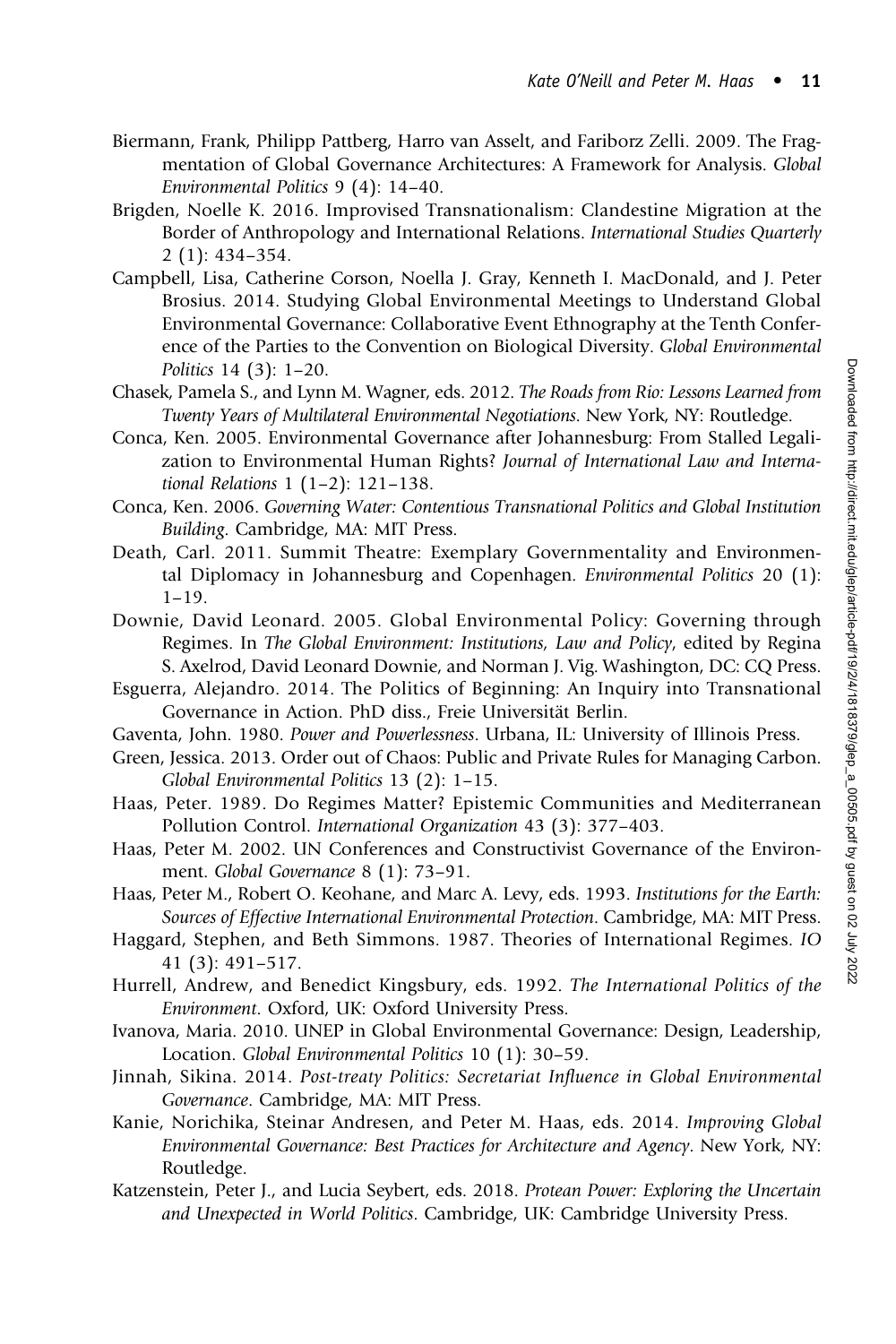- Kaufmann, Johann. 1968. Conference Diplomacy: An Introductory Analysis. Amsterdam, Netherlands: Kluwer.
- Kay, David A., and Howard K. Jacobson, eds. 1983. Environmental Protection: The International Dimension. Totowa, NJ: Allanheld Osmun.
- Kay, David A., and Eugene B. Skolnikoff, eds. 1972. World Eco-crisis: International Organizations in Response. Madison, WI: University of Wisconsin Press.
- Keohane, Robert O., and David G. Victor. 2011. The Regime Complex for Climate Change. Perspectives on Politics 9 (1): 7–24.
- Kim, Rakhyun E., and Brendan Mackey. 2014. International Environmental Law as a Complex Adaptive System. International Environmental Agreements 14: 1–20.
- Krasner, Stephen D., ed. 1983. International Regimes. Ithaca, NY: Cornell University Press.
- Levy, David L., and Peter J. Newell, eds. 2005. The Business of Global Environmental Governance. Cambridge, MA: MIT Press.
- Lipschutz, Ronnie D., and Ken Conca, eds. 1993. The State and Social Power in Global Environmental Politics. New York, NY: Columbia University Press.
- Lukes, Steven. 1974. Power. Houndmills, UK: Macmillan.
- Martello, Marybeth Long. 2001. A Paradox of Virtue? "Other" Knowledges and Environment-Development Politics. Global Environmental Politics 1 (3): 114–141.
- Montsion, Jean Michel. 2018. Ethnography and International Relations: Situating Recent Trends, Debates and Limitations from an Interdisciplinary Perspective. Journal of Chinese Sociology 5 (9): 1–21.
- O'Neill, Kate. 2017. The Environment and International Relations. 2nd ed. Cambridge, UK: Cambridge University Press.
- O'Neill, Kate. 2019. Architects, Agitators, and Entrepreneurs: International and Nongovernmental Organizations in Global Environmental Politics. In The Global Environment: Institutions, Law, and Policy, 5th ed., edited by Regina S. Axelrod and Stacy D. VanDeveer, 35–67. Los Angeles, CA: Sage/CQ Press.
- O'Neill, Kate, Jörg Balsiger, and Stacy VanDeveer. 2004. Actors, Norms and Impact: Recent International Cooperation Theory and the Influence of the Agent-Structure Debate. Annual Review of Political Science 7: 149–175.
- O'Neill, Kate, Erika Weinthal, Kimberly R. Marion Suiseeya, Steven Bernstein, Avery S. Cohn, Michael W. Stone, and Benjamin Cashore. 2013. Methods and Global Environmental Governance. Annual Review of Environment and Resources 38: 441–471.
- O'Neill, Kate, Erika Weinthal, and Patrick Hunnicutt. 2017. Seeing Complexity: Visualization Tools in Global Environmental Politics and Governance. Journal of Environmental Studies and Sciences 7 (4): 490–506.
- Orsini, Amandine, Philippe Le Prestre, Peter M. Haas, Malte Brosig, Philipp Pattberg, Oscar Widerberg, Laura Gomez-Mera, Jean-Frédéric Morin, Neil E. Harrison, Robert Geyer, and David Chandler. 2019. Complex Systems and International Governance. International Studies Review. Advance online publication[. https://doi.]( https://doi. org/10.1093/isr/viz005) [org/10.1093/isr/viz005.]( https://doi. org/10.1093/isr/viz005)
- Orsini, Amandine, Jean-Frédéric Morin, and Oran Young. 2013. Regime Complexes: A Buzz, a Boom or a Boost for Global Governance? Global Governance 19: 27–39.
- Ostrom, Elinor, and Michael Cox. 2010. Moving beyond Panaceas: A Multi-tiered Diagnostic Approach for Social-Ecological Analysis. Environmental Conservation 37 (4): 451–463.
- Raustiala, Kal, and David G. Victor. 2004. The Regime Complex for Plant Genetic Resources. International Organization 58 (2): 277–309.